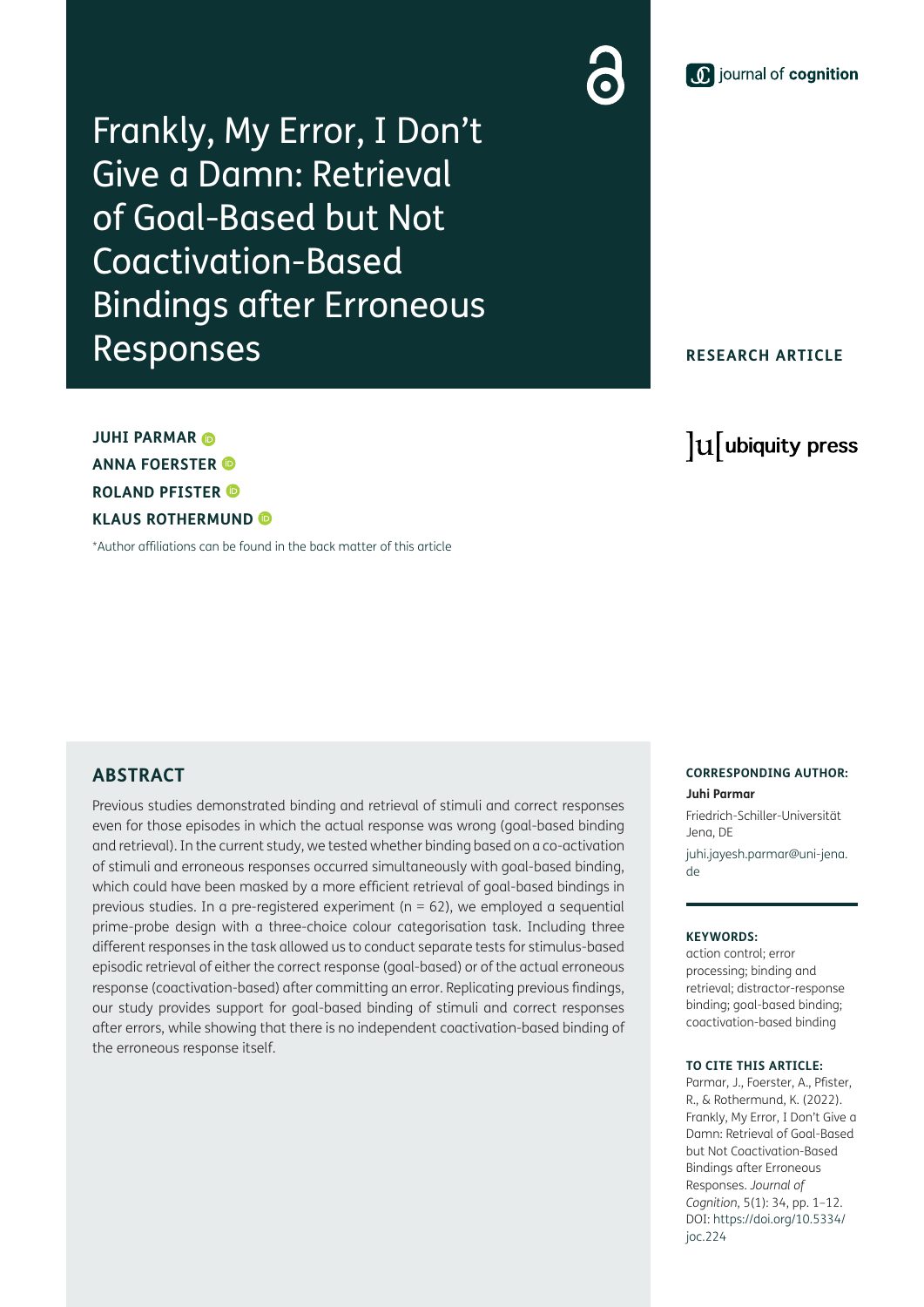Human action control is highly adaptive in that it employs mechanisms that allow behaviour automatization to preserve cognitive resources whenever possible ([Wood & Rünger, 2016\)](#page-10-0). This adaptive system can create links between features of the stimuli in the environment (contexts, objects) and the actions that occur in close temporal contiguity with these events. Subsequent repetition of any such features (not only "target" features, but also task irrelevant features known as "distractors"; [Rothermund et al, 2005](#page-10-1)) can then retrieve the previous binding, which leads to an automatic reactivation of the respective action ([Frings et al., 2020](#page-10-2)). Geared towards behaviour automatization, the benefits of the systems underlying automatic response retrieval are evident in everyday life, with many instrumental activities becoming stimulus-dependent over the course of many repetitions. Known as stimulus response binding and retrieval (SRBR).<sup>[1](#page-1-0)</sup> this is important for the development of automatic control of behaviour [\(Frings et al., 2020](#page-10-2); Hommel et al., 2001), and might also play a fundamental role in the formation of habits [\(Giesen et al., 2020\)](#page-10-3).

Until now, experimental research on SRBR has more or less exclusively focused on correct action episodes, that is, responses that were conducted in accordance with the rules and instructions of the task. It has been proposed that SRBR only emerges for correct but not for erroneous actions [\(Hommel, 2005\)](#page-10-4). Therefore, a pertinent question with regard to these binding and retrieval effects is whether, and how, they occur in case of errors, that is, for actions that were wrong, and were executed by mistake. Does one erroneous response lead to a perpetuation of the error via binding and retrieval, subsequently transforming a single mistake into a (bad) habit ([Giesen et al., 2020\)](#page-10-3)? Anecdotal evidence from daily life seems to support the notion of automatic repetitions of previous errors. For instance, playing a false note when practicing a piece of music on the piano can result in playing exactly the same false note at exactly the same position when playing the tune again the next time. This is not always the case, however, and in many situations, practicing a complex behaviour leads to continuous improvement despite initial errors, sometimes even due to error-based learning as in the case of language acquisition [\(Dell et al., 2019;](#page-10-5) [Smalle et al., 2021](#page-10-6)).

In theoretical terms, a tendency to repeat an error if the previous situation is encountered again reflects the retrieval of the response that has actually been executed, recently introduced as retrieval of bindings based on co-activation ([Foerster, Moeller, et al., 2021](#page-10-7); [Foerster, Rothermund, et al., 2021\)](#page-10-8). Although in line with anecdotal experience from everyday situations, these previous studies did not produce supportive evidence for such a coactivationbased binding of stimuli and erroneous responses. Instead, task-relevant and task-irrelevant stimulus repetitions retrieved the to-be-executed response (i.e., the correct response), even after errors although this response was actually not carried out. These processes were labelled as goal-based binding, since they reflect a retrieval of the original intended or instructed rather than the actual response. A similar tendency to bind and retrieve the correct action was also found in a study investigating observational SRBR of actions performed by another actor that received negative feedback ([Giesen et al., 2017\)](#page-10-9).

In sum then, previous studies support the notion that relevant stimuli and irrelevant contexts are bound to what is perceived to be the most adequate response that is in line with the task rules or goals of an individual in that situation. Such goal-based binding and retrieval was observed even in cases where the desirable response was not executed, which suggests that intended action goals are stored in and retrieved from episodic bindings.

Crucially, however, previous studies tested binding and retrieval effects after errors in a way that the result pattern would either point to goal-based or to coactivation-based binding [\(Foerster, Moeller et al., 2021;](#page-10-7) [Foerster, Rothermund, et al., 2021](#page-10-8)). With the possibility to orthogonally study effects of distractor repetitions without repeating the target [\(Rothermund](#page-10-1)  [et al., 2005](#page-10-1)), stimulus (here, distractor; see footnote [1](#page-1-0)) repetition effects were investigated in categorization tasks with only two response alternatives [\(Foerster, Rothermund, et al., 2021](#page-10-8)). For trials following action slips, goal-based binding is indicated by stimulus repetition benefits when the correct response repeats than changes across trials, whereas binding based on co-

<span id="page-1-0"></span>Also referred to as "distractor response binding and retrieval" in studies that focus on the retrieval of bindings between responses and distractors ([Frings & Moeller, 2010](#page-10-10); [Giesen et al., 2012;](#page-10-11) [Giesen & Rothermund,](#page-10-12)  [2014](#page-10-12); [Moeller et al., 2016](#page-10-13)). In our experiment, we investigate the processes underlying stimulus response binding and retrieval by using distractors as stimuli instead of targets, since targets are typically perfectly confounded with responses. Thus, the stimulus here is irrelevant and does not predict either the target or the response.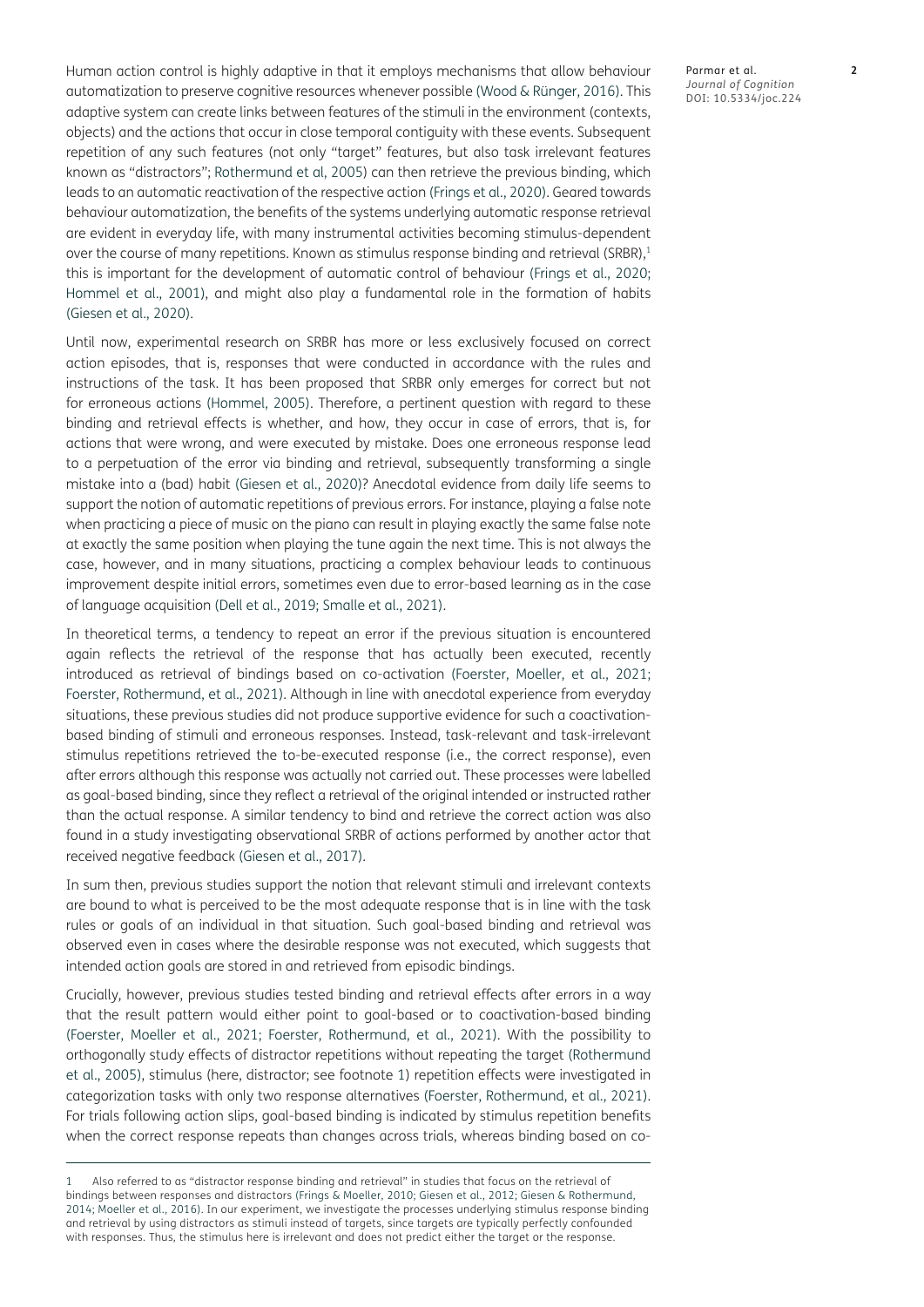activation predicts exactly the opposite pattern (i.e., response time (RT) benefits for stimulus repetitions over stimulus changes in those sequences in which the required response changes relative to response repetition sequences.

As this form of testing does not allow for an independent assessment of both kinds of binding mechanisms, the results obtained in the previous studies only allow for a relative conclusion: Binding and retrieval based on co-activation should be considered the weaker or less frequently used process compared to goal-based binding. Due to an assessment of error-related retrieval effects that juxtaposes the two forms of binding, the lack of support for binding based on co-activation does not warrant the conclusion, however, that this mechanism does not exist. Instead, the more dominant process of goal-based binding might simply have masked binding by co-activation and thus prevented its detection. This speculation receives tentative support from the observation of consistently smaller binding and retrieval effects after errors than after correct responses ([Foerster, Moeller, et al., 2021](#page-10-7); [Foerster, Rothermund, et al., 2021](#page-10-8)), and we therefore aimed at testing whether both types of binding and retrieval might indeed occur alongside each other.

## **THE PRESENT STUDY**

The present study investigated the possibility that goal-based and coactivation-based SRBR might both occur when processing an action slip. This was done by introducing a third response option in the study design. In a speeded-choice colour categorisation task in which three colours were mapped onto three response keys, participants were required to respond (under time pressure) to the colours (targets) of words (distractors, which they were asked to ignore). As in previous studies, we captured SRBR effects in a sequential prime-probe design by manipulating the relation of task irrelevant distractors (words) between prime and probe. This design allows for assessing stimulus repetition effects (SRE; performance in stimulus change trials – performance in stimulus repetition trials) for each response relation in the probe, indicating automatic retrieval of the response that was bound to the word during the prime episode ([Rothermund et al., 2005;](#page-10-1) see also [Frings et al. 2007\)](#page-10-14). Facilitation (interference) effects indicate that a response was retrieved from the prime that matches (conflicts with) the response that is required in the probe.

With three response keys, it is possible to disentangle patterns for goal-based and coactivationbased binding and retrieval after errors, providing independent tests for both types of retrieval. Our design contained three types of response sequences after an error occurred during the prime (see [Figure 1](#page-3-0)): (1) The same response that was required (but not executed) during the prime was repeated as the required (correct) response during the probe ("repetition of the correct response"), (2) the same response that was executed (erroneously) during the prime became the required (correct) response during the probe ("repetition of the erroneous response"), and (3) the required response during the probe corresponded neither to the (erroneously) executed response during the prime, nor to the required (correct) response during the prime ("unrelated response option").

The relation of task irrelevant distractors (words) and responses allowed us to disentangle influences of goal-based and coactivation-based binding and retrieval (see [Figure 1\)](#page-3-0). Specifically, for sequences in which the correct prime response was repeated as the correct response in the probe (case 1), repeating compared to changing the irrelevant stimulus should produce facilitation if there was retrieval of goal-based bindings, but should produce interference if there was retrieval of bindings based on co-activation. For sequences in which the erroneous response of the prime became the correct response in the probe (case 2), repeating the irrelevant stimulus should produce facilitation if there was retrieval of bindings based on coactivation, but should produce interference if there was retrieval of goal-based bindings. For sequences in which the third response option was the correct response in the probe (i.e., when neither the erroneous nor the correct prime response became the required response during the probe, case 3), repeating the irrelevant stimulus should produce interference due to the retrieval of both coactivation-based, as well goal-based bindings.

Contrasting SREs after prime errors for different types of response sequences yields pure indices of binding and retrieval that reflect either goal-based or coactivation-based binding (see [Figure 1\)](#page-3-0): Contrasting stimulus repetition effects for case (1) and (3) gives a pure index of Parmar et al. **3** *Journal of Cognition* DOI: 10.5334/joc.224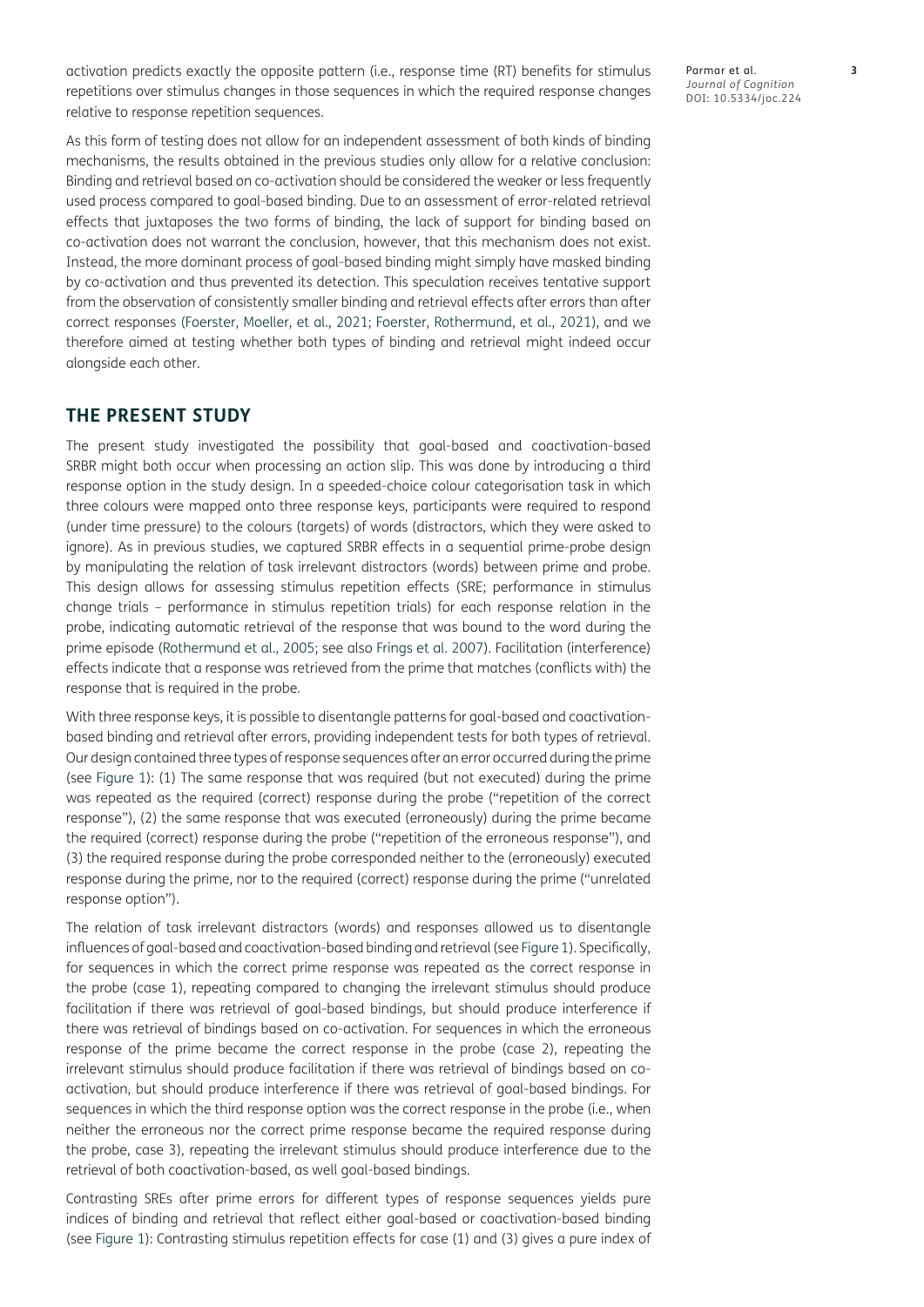goal-based binding and retrieval (costs of binding based on co-activation are identical for these sequences and cancel each other out in the contrast). Similarly, contrasting stimulus repetition effects for (2) and (3) gives a pure index of binding and retrieval that is based on co-activation (costs of goal-based binding are identical for these sequences and cancel each other out in the contrast).

Parmar et al. **4** *Journal of Cognition* DOI: 10.5334/joc.224



# **METHOD**

#### **SAMPLE AND PRE-REGISTRATION**

The experiment was preregistered at [osf.io/a6yuw](https://osf.io/a6yuw) before commencing data collection, and ethical approval was granted by the local ethics committee. A power analysis had suggested a sample size of 54 participants to yield a power of 95% to detect a moderate effect size (*d<sup>z</sup>* = 0.5) in a two-tailed paired-sampled *t*-test, with alpha-level at 5% according to an *a-priori* poweranalysis using G\*Power (Version 3.1.9.4; [Faul et al. 2007](#page-10-15)). This sample size further ensured a power of 89% for detecting goal-based binding and retrieval effects as observed in Exp. 1 of [Foerster, Moeller, et al. \(2021;](#page-10-7) *d<sup>z</sup>* = 0.44). Considering unusable data and dropouts, we tested 62 participants (35 females; 27 males; *Mdn* age = 23 years). Data was collected from Germanspeaking students of Friedrich-Schiller University Jena through on-campus recruitment using posters and flyers. Participants were paid at the rate of Euro 8 per hour of their time, with an average experiment duration of 20–30 minutes.

#### **DESIGN**

For sequences with correct prime responses, the study has a 2 (distractor relation: word repetition vs. word change) × 2 (response relation: response repetition (same correct response in prime and probe] vs. response change [correct response changed from prime to probe]) within design with repeated measures on both factors. Standard SRBR effects are tested via the interaction of the two factors, with retrieval of the prime response being indicated by larger facilitation effects of word repetitions if the response repeats from prime to probe than for response changes ([Rothermund et al., 2005](#page-10-1)).

For sequences with erroneous responses in the prime, our study has a 2 (distractor relation: word repetition vs. word change) × 3 (response relation: correct repetition [correct prime response repeated as correct response in the probe] vs. error repetition [erroneous prime response became correct probe response] vs. unrelated response [correct probe response was unrelated to either the erroneous or correct prime responses]) within design with repeated measures on both factors. Effects of error-based retrieval are tested by an interaction of the two factors. To separate retrieval of goal-based bindings and bindings based on co-activation, the response relation factor is split into two contrasts (c1: unrelated vs. correct repetition; c2: unrelated vs. error repetition). An interaction of distractor relation with the first contrast of <span id="page-3-0"></span>**Figure 1** Possible prime-probe sequences after erroneous prime responses.

*Note*: Case (1) Correct response repetitions: The correct response of the prime is also the correct response in the probe. Case (2) Error repetition: The actual (erroneous) response of the prime becomes the correct response in the probe. Case (3) Unrelated response sequence: The probe response corresponds neither to the actual (erroneous) prime response, nor to the correct prime response, but corresponds to the remaining third response. Predicted stimulus repetition effects (SRE; word change – word repetition) are listed in the right-most column: goalbased binding and retrieval predicts interference for response sequences (2) and (3), but facilitation for sequence type (1); coactivation-based binding and retrieval predicts facilitation for sequence type (2), and interference in sequences (1) and (3). The contrast of stimulus repetition effects for (3) and (1) is a pure indicator of goal-based binding and retrieval, the contrast of stimulus repetition effects for (2) and (3) is a pure indicator of coactivationbased binding and retrieval.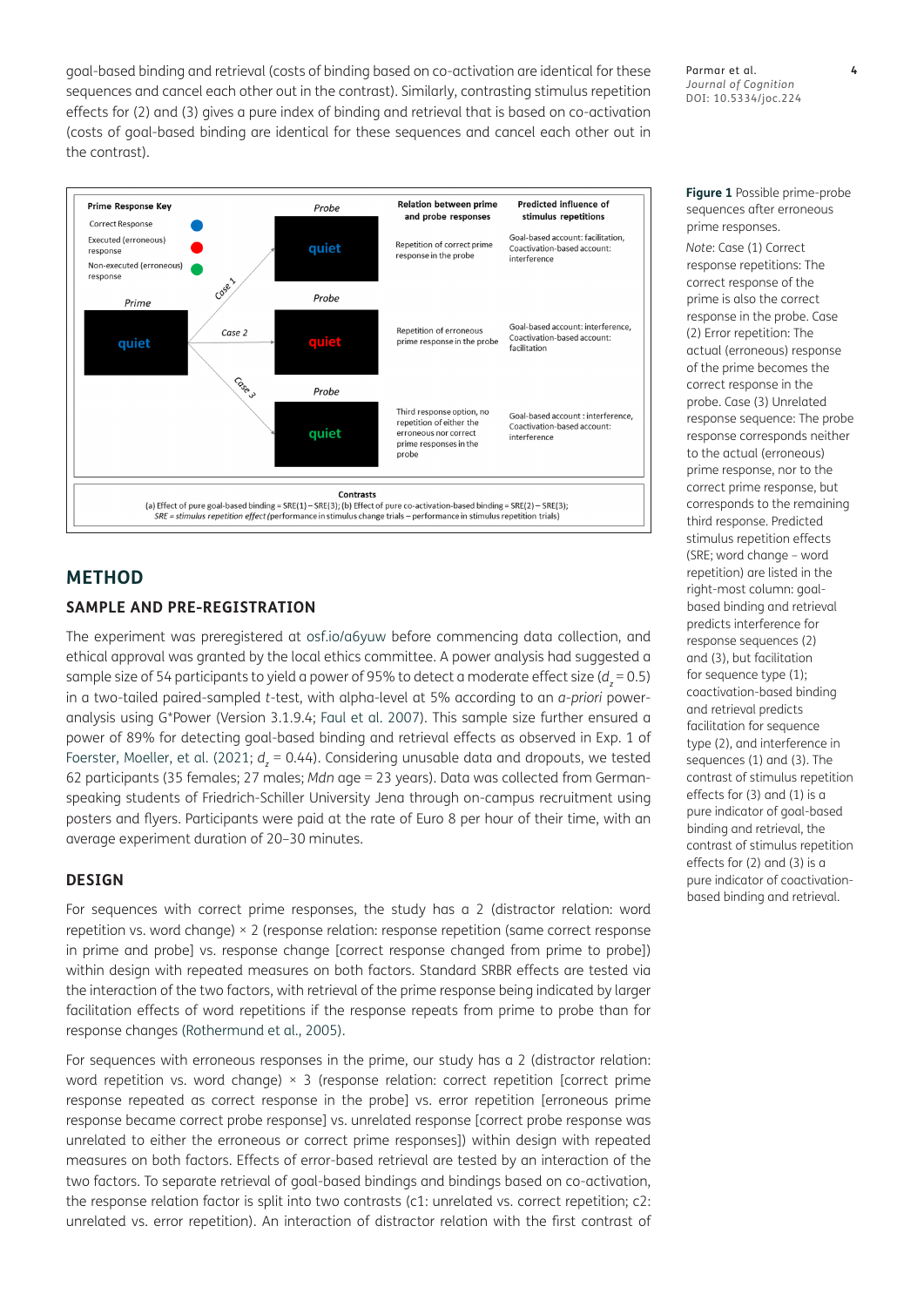the response relation factor is used to test pure effects of goal-based binding and retrieval, whereas the interaction of distractor repetition with the second contrast tests pure effects of binding and retrieval based on co-activation.

#### **APPARATUS AND STIMULI**

The lab was controlled for noise and light, with a capacity of 8 participants to simultaneously undertake experiments in partitioned cubicles. Stimuli were presented on a 16-inch monitor and participants responded on a standard German QWERTZ keyboard. The letters G, H, and J were marked with circular red, blue, and yellow coloured stickers, respectively, covering the letters on the keys, for the colour classification task. The target colour by response key combination was not counterbalanced for participants since no known association/heuristic between the colours and keys was predicted. However, in the event that such an association were to be formed, it would only result in a main effect of key press (evenly distributed across conditions), without any influence on SRBR effects, which are of main interest in this study. The entire experiment (including instructions in white letters and stimuli in task-relevant colours) was presented against a black background. All instructions, feedback, and stimuli were in German. Three neutral adjectives were presented as distractor words, namely "klein" (small), "leise" (quiet), and "weich" (soft), creating a total of nine possible stimuli (3 distractor words × 3 target colour combinations).

#### **PROCEDURE**

Before beginning the experiment, participants provided consent on paper via signature, as well as digitally, by pressing the key "J" on the keyboard after reading information about the experiment and its purposes. Participants were instructed to respond only to the colour of the word – the word itself was not important. They were informed about the response deadline (see next paragraph), and warned that although they should expect to commit errors, they must be as quick and accurate as possible.

Given that the aim of this experiment was to study errors, it was important to generate a sufficiently high error rate (aim: 25% errors) to provide enough trials for analysis, while at the same time maintaining meaningful responding above chance level. To address this issue, we introduced a response deadline to pressure participants into committing more errors. The response deadline was calculated and updated individually per participant after every block, by using their error rate from the previous block. For blocks where the preceding error rates were lower than 15%, 75 ms were subtracted from the response deadline for the next block, for error rates higher than 35%, 75 ms were added, and for the range in between (the desired error rate), the response deadline for the previous block was maintained.

A minimum response deadline was set at 275 ms. Following each block, if error rates were higher than 35%, participants received feedback to make fewer errors. In case of the other two error ranges, participants received information about the percentage of responses within the deadline, as well as an update that they should "keep it up", or that the task would get faster. Lastly, participants with more than 25% responses after the response deadline were encouraged to respond accurately but faster. Following the deadline, the word turned to white, but stayed on the screen until the participant responded. To improve the chances of collecting less noisy data, participants were incentivised with receiving a chocolate bar at the end of the experiment if they made more than 65% accurate responses and ensure that more than 70% of their responses were within the response deadline.

Participants had to complete three practice blocks consisting of eighteen trials each, so they could become familiar with the task and the response deadline, for which a different set of distractor words were used. At least twelve (2/3) correct responses were required in each block, to proceed to the next, and for proceeding to the main experiment. Participants had to repeat the practice block until they achieved the required accuracy rate. The first block had no response deadline, the second practice block had a deadline of 750 ms, and the third had a deadline of 500 ms. Based on their error rates in the third block, participants would begin the first experiment block with a deadline of either 425 ms (500–75 ms due to an error rate <15%) or 500 ms (error rate between 15 and 35%). The respective colour-response mapping sequence remained on screen for the practice block, but not for the experimental blocks. No error feedback was provided during the experiment.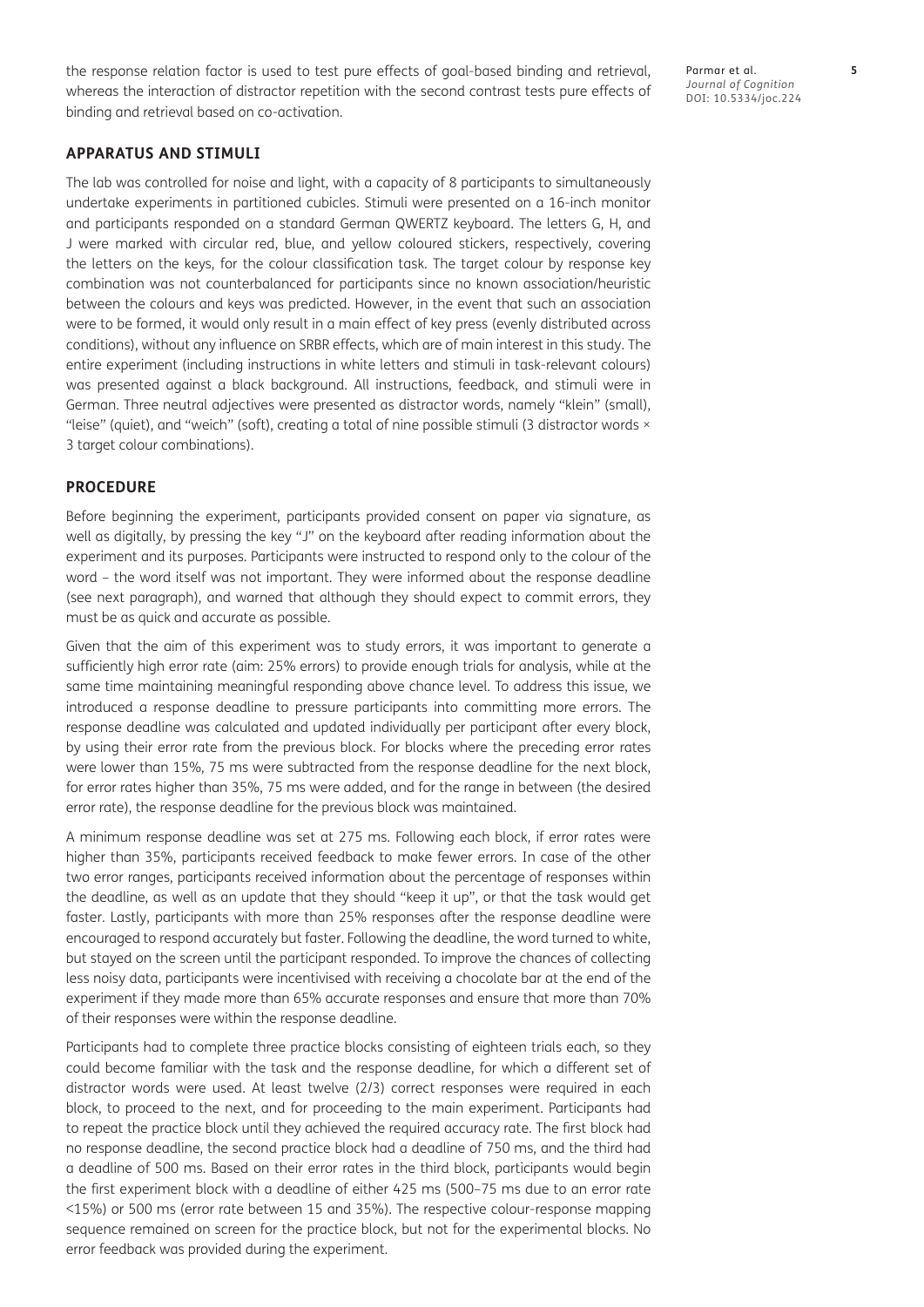There were 23 experimental blocks, with 27 trials each, resulting in 621 trials in total (or 598 prime-probe pairs, i.e, trials 1–26 in each block qualified as primes for the immediately following trial, respectively, i.e., trials 2–27 qualify as probes) that could be used for the analysis of episodic SRBR effects. Specifically, for our analyses, this translates to approximately 150 trials with erroneous primes per participant, with 50 trials per error type, resulting in a minimum of 17 trials per condition of the 2 (distractor relation) × 3 (response relation) design per participant. This corresponds to previous studies that were conducted to investigate binding/retrieval effects [\(Frings & Moeller, 2010](#page-10-10); [Giesen et al., 2012](#page-10-11); [Giesen & Rothermund, 2014](#page-10-12); [Moeller et al.,](#page-10-13)  [2016](#page-10-13)). There were no colour-word contingencies, meaning each colour had an equal chance of appearing in each distractor word. Additionally, every distractor word and colour had an equal probability of being displayed.

Each trial started with the presentation of a fixation cross in white at the centre of the screen for 250 ms, followed by the distractor word in white lettering presented at random for 200 ms, 250 ms, or 300 ms for every trial (during which period participants would have been unable to respond), and then in a target colour (see [Figure 2\)](#page-5-0). If a response was not received before the response deadline elapsed, the word would turn white again, and stay on the screen until a response was received. After this, the inter-trial interval (a blank screen) lasted for 250 ms, followed by the fixation cross, and then the next trial sequence.



#### Parmar et al. **6** *Journal of Cognition* DOI: 10.5334/joc.224

<span id="page-5-0"></span>**Figure 2** Trial procedure in experimental blocks.

*Note*: Every trial started with the fixation cross, followed by the distractor word in white (during which period participants were not allowed to respond), the word then changed to one of the 3 target colours (here, the participant could respond). If the response deadline (RD) elapsed without a response, the word turned to white again, until response. Next, participants were shown a blank screen (ITI: inter-trial interval), followed by the next trial sequence.

## **RESULTS**

#### **DATA PRE-PROCESSING**

Our main analyses focused on post-error trials so that we selected trial sequences with an erroneous response (prime), followed by a correct response (probe) for RT analysis and sequences with an erroneous response (prime) followed by either another erroneous response or by a correct response (probe) for error analysis. This procedure naturally excluded the first trial of every block since these trials had no immediately preceding prime trial. Trials with RTs faster than 150 ms (1.5%) or slower than 1.5 times the interquartile range of the individual RT distribution (2.1%; outlier values according to Tukey, 1978) were excluded from the RT analyses. No participant was excluded from analyses owing to good quality data and high accuracy rates (minimum 65%). Thus, data is reported from a high-powered study, with a full sample size of 62 participants. [Figure 3](#page-6-0) provides an overview of the descriptive data for each design cell.

#### **STANDARD SRBR EFFECTS AFTER CORRECT PRIME RESPONSES**

For sequences with correct prime responses, we found significant main effects for the factor distractor relation on RTs,  $F(1, 61) = 20.86$ ,  $p < .001$ ,  $\eta_{p}^{2} = .26$ , and error rate alike, $^{2}F(1, 61) =$ 11.61,  $p < .001$ ,  $\eta_p^2 = .16$ . The same was true for the main effect of response relation for RTs, *F*(1, 61) = 160.51, *p* < .001,  $\eta_{p}^{2}$  = .73, and error rate, *F*(1, 61) = 85.22, *p* < .001,  $\eta_{p}^{2}$  = .58. This

<span id="page-5-1"></span><sup>2</sup> Since error rates are not always normally distributed, we also ran arcsine transformations on this dependent variable. The pattern of results replicated for probes with correct as well as erroneous prime responses, including the main effects, and non-significant two-way interaction after erroneous primes.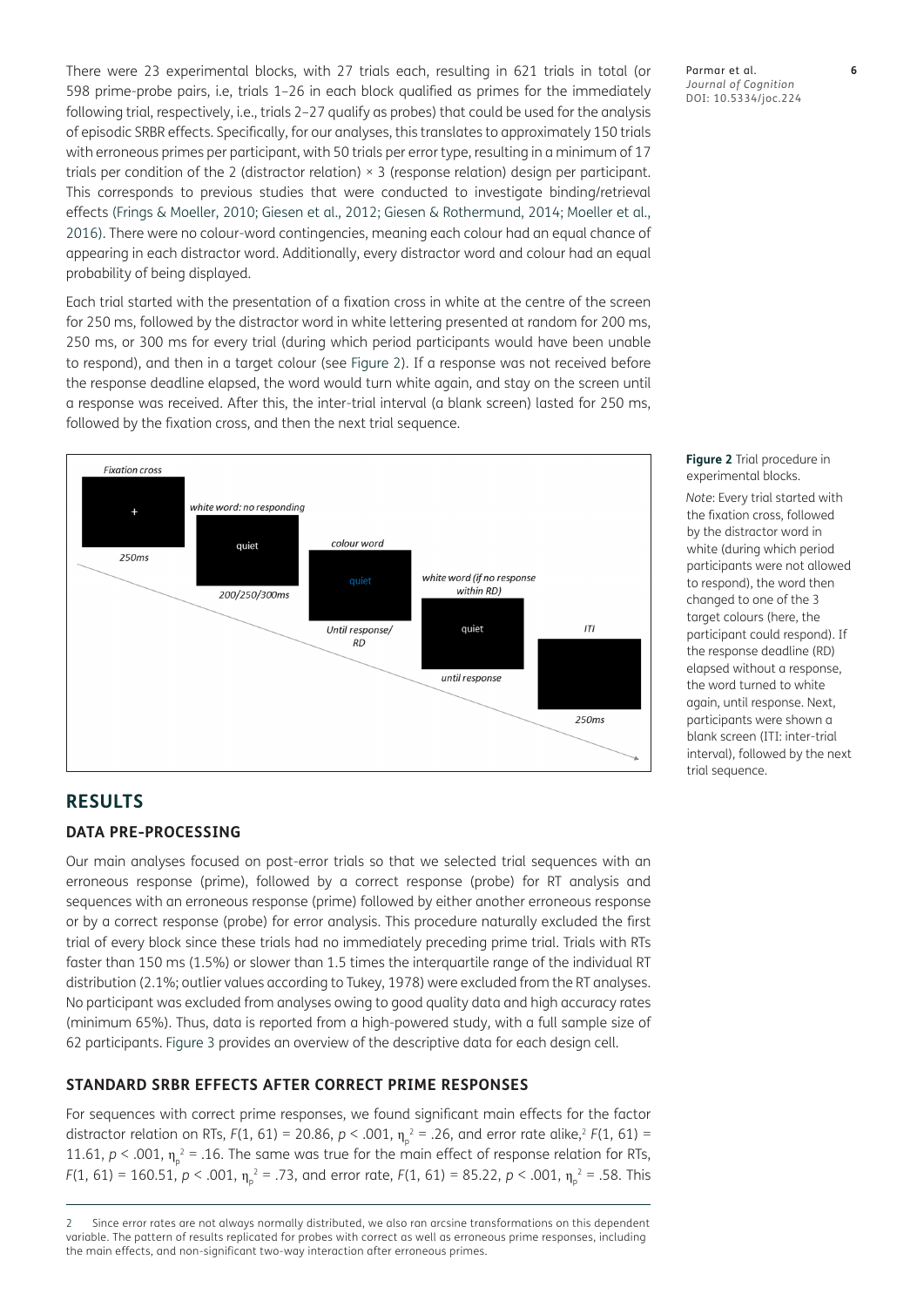

Parmar et al. **7** *Journal of Cognition* DOI: 10.5334/joc.224

<span id="page-6-0"></span>**Figure 3** Overview of the results.

*Note*: Mean response times (RTs; top) and error rates (bottom) for the analysis of binding and retrieval effects in probe trials after correct responses (left panels) and erroneous responses (right panels). Data are plotted as a function of distractor word relation (repetition vs. change) and response sequence (correct primes: response repetition vs. change; erroneous primes: repetition of the correct response, repetition of the erroneous response, unrelated response).

indicates that on average, following a correct response in the prime, probe responses were faster and more accurate for distractor repetition sequences (RT: *M* = 371, *SD* = 39; error rate: *M* = 0.21, *SD* = 0.05) compared to distractor change sequences (RT: *M* = 376, *SD* = 39; error rate: *M* = 0.23, *SD* = 0.06), as well as for response repetition sequences (RT: *M* = 349, *SD* = 36; error rate: *M* = 0.17, *SD* = 0.08) compared to response change sequences (RT: *M* = 398, *SD* = 46; error rate:  $M = 0.28$ ,  $SD = 0.06$ ).

Importantly, the two main effects were qualified by a significant two-way interaction for both RT, *F*(1, 61) = 90.86, *p* < .001,  $\eta_{\rho}^2$  = .60, as well as error rate, *F*(1, 61) = 47.70, *p* < .001,  $\eta_{\rho}^2$  = .44, attesting to standard SRBR effects. Distractor repetitions led to faster (*t*(61) = 9.06, *p* < .001, *dz* = 1.15) and more accurate (*t*(61) = 6.65, *p* < .001, *d<sup>z</sup>* = 0.85) probe responses in response repetition sequences, but led to interference in response change sequences (RT: *t*(61) = –6.18, *p* < .001, *d<sup>z</sup>* = –0.79; error rate: *t*(61) = –3.01, *p* = .004, *d<sup>z</sup>* = –0.38), indicating that in case of distractor repetitions, the prime response was retrieved from episodic memory, which matched the probe response in response repetition sequences, but led to a mismatch when the response changed from prime to probe.

#### **RETRIEVAL EFFECTS AFTER ERRONEOUS PRIME RESPONSES**

For probes that were preceded by an erroneous prime trial (total 24.5% or 9,415 trials), the 2 (distractor relation: repetition vs. change) × 3 (response relation: repetition of the correct response vs. repetition of the erroneous response vs. unrelated response) ANOVA produced significant main effects for the factor response relation on RT, *F*(2, 60) = 58.70, *p* < .001,  $\eta_{\rho}^{\;\;2}$  = .66, and error rates,  $F(2, 60) = 9.97$ ,  $p < .001$ ,  $\eta_p^2 = .25$ , but not for distractor relation ( $F < 1$  for RT and error rate). On average, probe responses were fastest for sequences in which the correct prime response was repeated in the probe (although the correct prime response was not executed; *M* = 363, *SD* = 48), followed by sequences in which the prime error was to be repeated in the probe (*M* = 392, *SD* = 57), and by responses in the unrelated response condition (*M* = 420,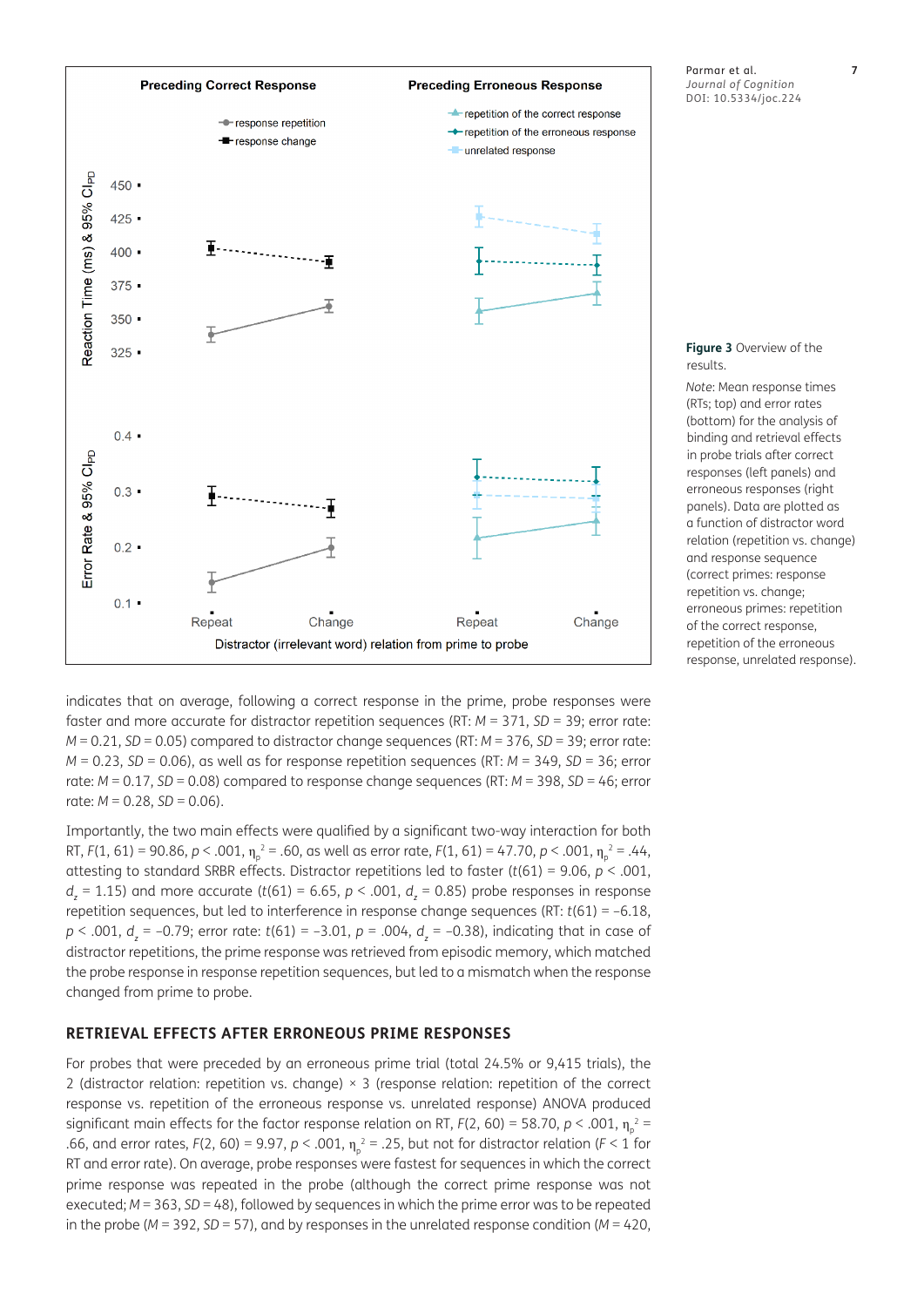*SD* = 50). Probe accuracies were highest (lowest error rates) in the correct response repetition condition ( $M = 0.23$ ,  $SD = 0.10$ ), followed by the unrelated response condition ( $M = 0.29$ ,  $SD =$ 0.11), and were least accurate in the condition in which the erroneous prime response became the correct response in the probe  $(M = 0.32, SD = 0.13)$ .

Most important for our research question, the two-way interaction was significant for RTs, *F*(2, 60) = 11.15, *p* < .001,  $\eta_p^2$  = .27, but not for error rates, *F*(2, 60) = 1.37, *p* = .26  $\eta_p^2$  = .04. Following up on the significant interaction for the RT data, we split the interaction into planned contrasts (see Design section above), which revealed a significant interaction of distractor relation with the first contrast (unrelated vs. correct repetition) of the response relation factor  $F(1, 61) = 21.69$ ,  $p < .001$ , indicating that distractor repetitions retrieved the correct response from the prime although this response had not been executed (retrieval of goal-based bindings). The part of the interaction that was due to the second contrast (unrelated vs. error repetition) was not significant, *F*(1, 61) = 2.46, p = .12, indicating that retrieval of bindings based on coactivation of stimuli and erroneous responses did not influence responding in the probe.

#### **EXPLORATORY ANALYSES**

Although not preregistered, on the recommendation of a reviewer, we additionally ran Bayes Factor analyses using JASP (v. 0.16.2.0) for the goal-based as well as coactivation-based retrieval contrasts, using scale parameter 0.71 (default) for the prior distribution. In the RT data, we found strong evidence for the goal-based retrieval hypothesis compared to the null hypothesis with BF<sub>10</sub> = 1061.99, whereas for the coactivation-based retrieval hypothesis, we report anecdotal evidence in favour of the null hypothesis with  $BF_{01} = 2.26$ . In the error rates, we report anecdotal evidence in favour of the null hypothesis compared to the goal-based retrieval hypothesis with  $BF_{01} = 2.63$ . This was also the case for the coactivation-based retrieval hypothesis, where  $BF_{01} = 7.15$  provides moderate evidence in favour of the null hypothesis.<sup>[3](#page-7-0)</sup>

#### **DISCUSSION**

The present study explored the possibility of goal-based binding and coactivation-based binding both, occurring in the face of action slips. This was done against the background of previous work that had reported clear-cut evidence only for goal-based binding and retrieval ([Foerster,](#page-10-7)  [Moeller, et al., 2021;](#page-10-7) [Foerster, Rothermund, et al., 2021](#page-10-8)): Repeating a stimulus across trials led to a retrieval of the correct response even after errors, that is, even if the required response had actually not been executed. These findings suggest that episodic binding connects stimuli with intended action goals, rather than with actually performed movements. This previous work, however, pitted both types of binding and retrieval against each other so that only the stronger contribution to performance would be visible in the results. Our study was conducted to test an alternative explanation of the previous findings, which predicts the independent retrieval of both, the previously intended but not executed (i.e. correct) response, as well as the erroneously executed response, following erroneous primes, when faced with the same distractor in the probe trial. This independent retrieval could either take place in different trials or even simultaneously within one single episode. We disentangled the alternative explanations by using an experimental design with three response options (instead of two), which allowed us to conduct separate and independent tests for retrieval of goal-based bindings and bindings based on a co-activation of stimuli and erroneous responses.

The results of our study replicate previous findings in that they provide strong support for a retrieval of goal-based bindings: Repeating (vs. changing) the prime distractor in the probe led to facilitation effects if the correct prime response was also required in the probe, compared to a baseline sequence in which the prime and probe responses were unrelated. However, no evidence was found for a retrieval of bindings based on co-activation: Repeating (vs. changing) the prime distractor in the probe did not produce facilitation effects if the erroneous prime response was repeated in the probe, again compared to a baseline sequence in which the prime and probe responses were unrelated.

<span id="page-7-0"></span><sup>3</sup> We checked our results for potential variability inherent in current software implementations of Bayesian ANOVA ([Pfister, 2021\)](#page-10-16). The reported Bayes Factors did not represent outliers in any direction in repeated iterations of the analysis.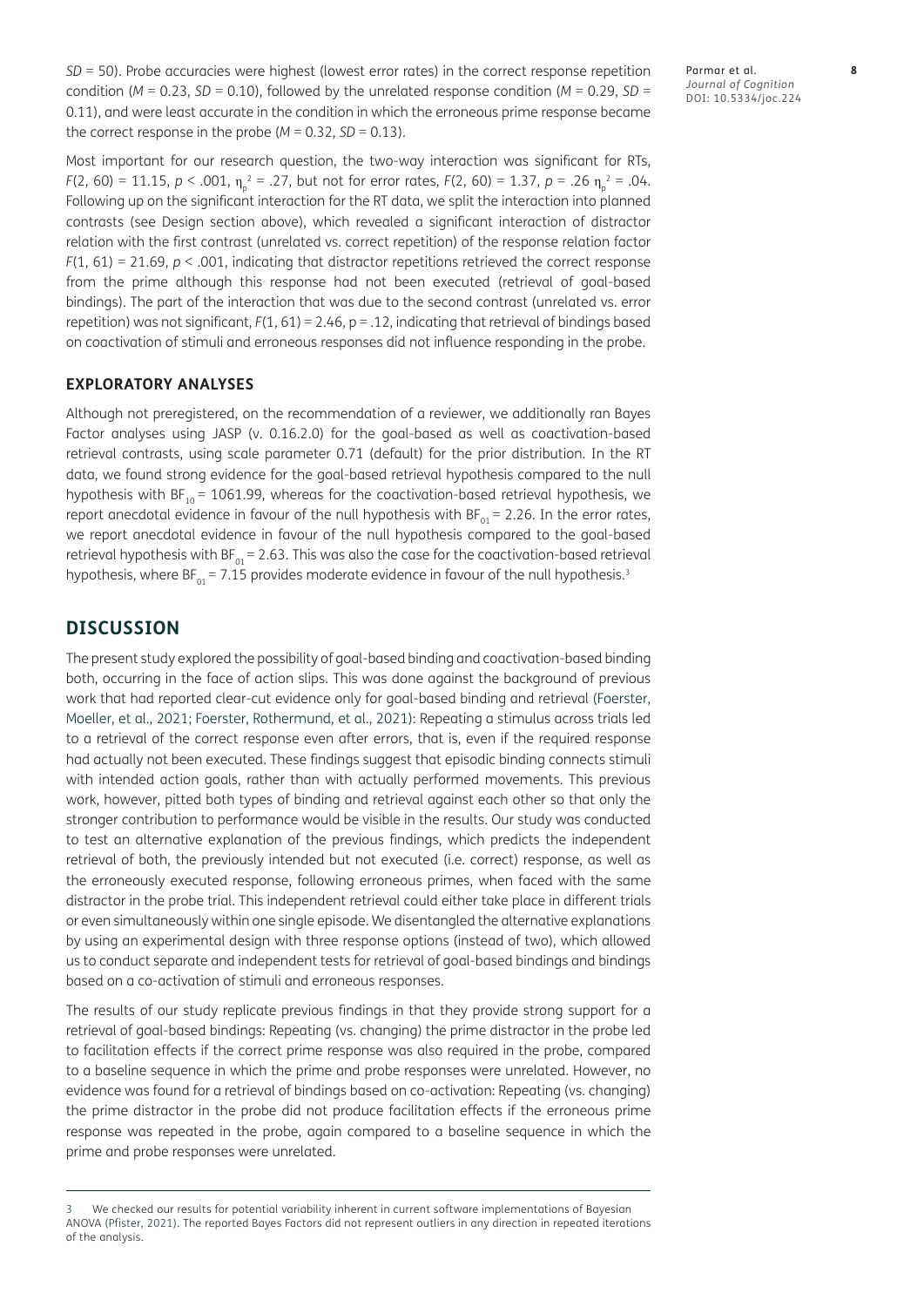Our design had the advantage that it allowed for a separate, "pure" test of the two types of retrieval effects. The findings thus provide even stronger arguments against the binding of stimuli and responses on the basis of a simple co-activation mechanism. Instead, our findings add to the previous evidence for rule-based episodic storage, in which intended or "corrected" actions enter into bindings rather than actual actions ([Foerster, Moeller, et al. 2021](#page-10-7); [Foerster,](#page-10-8)  [Rothermund, et al., 2021](#page-10-8); [Giesen et al., 2017\)](#page-10-9).

The lack of support for binding and retrieval of errors based on co-activation also sheds light on the interpretation of standard SRBR effects for correct responses, as they were also found in the present study. For correct responses, actual and intended actions are identical, so that we cannot unambiguously disentangle the influence of these two types of bindings on retrieval effects empirically. The fact that we repeatedly failed to find evidence for binding and retrieval based on co-activation for errors might suggest that also for correct responses it is probably not the actual response itself that is stored and retrieved in an episodic event file. Instead, binding might target the intended action, that is, the action that was required by the target feature of the task.

However, for erroneous action episodes, coactivation-based binding between the executed erroneous response and the effect it produces emerged (Exp. 2 of [Foerster, Moeller, et al.,](#page-10-7)  [2021](#page-10-7)). Moreover, weaker goal-based SRBR effects of relevant stimuli emerged for erroneous than correct action episodes, which might point to binding of execution-based features that only exist for executed but not for predicted correct responses (for a thorough discussion of this aspect, see [Foerster et al., 2021](#page-10-8)).

The design of the present study cannot dissociate between distractor-target and distractorresponse binding because target repetitions (changes) co-occurred with response repetitions (changes). However, two findings support the interpretation that the observed effects indeed reflect direct goal-based binding and retrieval of responses from distractors. For one, sequences of targets and responses have been successfully dissociated by instructing how targets map to responses in each trial and the results indicated independent processes for distractor-target, and distractor-response binding ([Giesen & Rothermund, 2014](#page-10-12)). Further, we have demonstrated effects of goal-based binding and retrieval between distractors and intended correct responses after errors even if targets always changed in the analysed sequences ([Foerster, Rothermund,](#page-10-8)  [et al., 2021](#page-10-8)). Future studies might map each of the three responses to multiple stimuli and assess distractor-response bindings after errors only for trial sequences where the target changed.

Together with the ubiquitous anecdotal evidence highlighting that actual erroneous responses that are mistakenly executed in a certain situation have an increased chance to re-occur and become chronic when the situation repeats, these findings lead us to a somewhat cautious conclusion, which is that our findings should not be taken to completely rule out the possibility of episodic binding and retrieval based on co-activation. On the one hand, although the statistical power of our experiment to detect retrieval effects of moderate size (*d<sup>z</sup>* = .5) was strong (1–ß > .95), a sensitivity analysis revealed that for effect sizes smaller than *d<sup>z</sup>* = .32, the power to detect these effects was below .8. Evidence for the null hypothesis was also anecdotal to moderate for the assessment of coactivation-based binding and retrieval effects. Still, the current results clearly demonstrate that if there are coactivation-based SRBR effects, these are likely small and less powerful than their goal-based binding counterpart, at least for the investigated situations where participants were able to handle the task relatively successfully.

However, we should also consider the possibility that episodic binding and retrieval based on co-activation did not influence responding in our experiment, but might occur under different conditions, and for different types of relations, especially since coactivation-based binding between the executed erroneous response and the effect it produces has been previously observed (Exp. 2 of [Foerster, Moeller, et al., 2021\)](#page-10-7). For instance, direct bindings between stimuli and errors might still occur when people become so confused that they lose track of instructions, and are no longer able to detect and correct their errors.

It seems quite likely that most errors have been registered by the cognitive system and that participants even became aware of most of their errors in our study. We found evidence for post-error slowing, with responses being slower in the probe after an erroneous ( $M =$ 

Parmar et al. **9** *Journal of Cognition* DOI: 10.5334/joc.224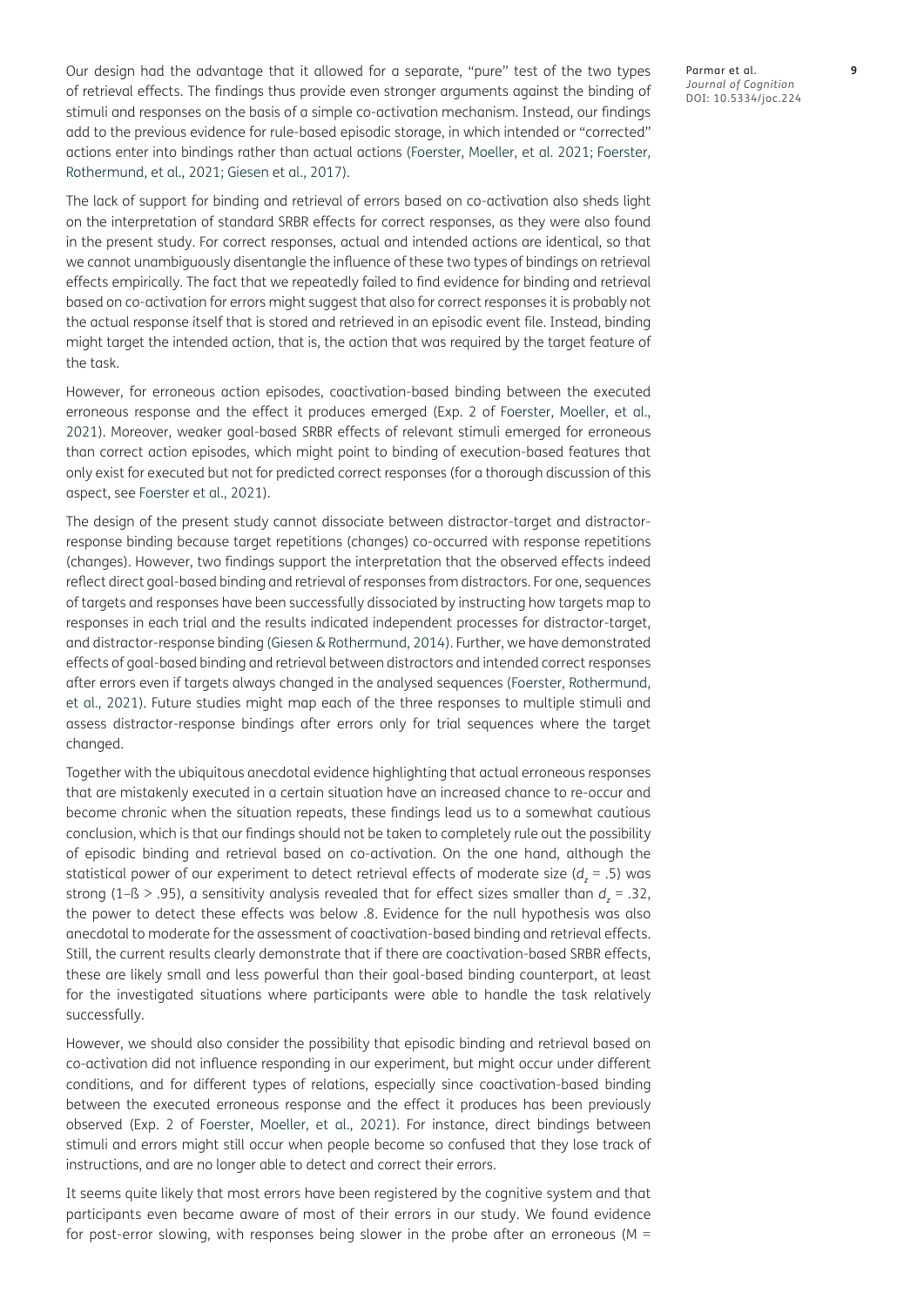388 ms) compared to a correct prime response (M = 380 ms), *t*(61) = 3.85, *p* <.001, *d<sup>z</sup>* = 0.49, which has been reported to indicate error awareness ([Chang et al., 2014;](#page-10-17) [King et](#page-10-18)  [al., 2010](#page-10-18)). Although SRBR effects were stronger after correct than after erroneous prime trials, which might indicate a mix of goal-based and coactivation-based binding processes in the latter condition, we consider such an explanation unlikely for the following reason: if being unaware of an error would actually lead to a binding between the distractor and the erroneous response in some of the trials, then this should be reflected in different retrieval effects for the conditions in which either the unrelated or the erroneous response is repeated in the probe (this is the major rationale of our study design). Since we did not see such a difference in retrieval effects between these two conditions, it seem unlikely that a coactivation-based binding of the erroneous response (e.g., due to unawareness) occurred in a substantial number of trials.

In addition, episodic bindings between responses and their effects (action effect learning, [Foerster, Moeller, et al., 2021\)](#page-10-7) might have a different logic due to a reversed temporal order in which the environmental event and response occur. Importantly, episodic binding and retrieval of response-response sequences (action sequence learning; [Moeller & Frings, 2019a](#page-10-19), [b](#page-10-20)) might also be a candidate for binding based on co-activation, since this kind of response sequence learning is more incidental rather than rule-based.

In sum, it remains possible that episodic binding and retrieval based on a mere co-activation of (erroneous or correct) responses can occur under certain conditions or processing requirements. Per default, however, the cognitive system rather relies on intended or corrected actions when storing SR episodes in memory. This functional feature already shields action regulation and behavioural automatization against the intrusion of incidental errors, at least as long as people have a clear understanding of what is correct and what is not.

# **DATA ACCESSIBILITY STATEMENT**

We are grateful to Nils Meier from our lab, for his assistance in programming the experiment that was used for this study. The preregistration [\(osf.io/a6yuw\)](https://osf.io/a6yuw), analysis syntax, and data for this research ([osf.io/m2btc/files](http://osf.io/m2btc/files)) are publicly available.

## **ETHICS AND CONSENT**

Participant consent for data analysis, storage, and publication for academic purposes was acquired prior to data collection. The Ethics Committee of Friedrich Schiller University granted ethical approval for this research (FSV 20/005).

### **FUNDING INFORMATION**

The research reported in this article was funded by grants of the German Research Foundation (DFG) to Klaus Rothermund (RO 1272/13-1) and to Roland Pfister (PF 853/6-1).

#### **COMPETING INTERESTS**

The authors have no competing interests to declare.

#### <span id="page-9-0"></span>**AUTHOR AFFILIATIONS**

**Juhi Parmar D** [orcid.org/0000-0002-2145-1981](https://orcid.org/0000-0002-2145-1981) Friedrich-Schiller-Universität Jena, DE **Anna Foerster iD** [orcid.org/0000-0002-8520-4672](https://orcid.org/0000-0002-8520-4672)

Julius-Maximilians-Universität Würzburg, DE

**Roland Pfister iD** [orcid.org/0000-0002-4429-1052](https://orcid.org/0000-0002-4429-1052) Julius-Maximilians-Universität Würzburg, DE

**Klaus Rothermund** D [orcid.org/0000-0002-9350-5272](https://orcid.org/0000-0002-9350-5272) Friedrich-Schiller-Universität Jena, DE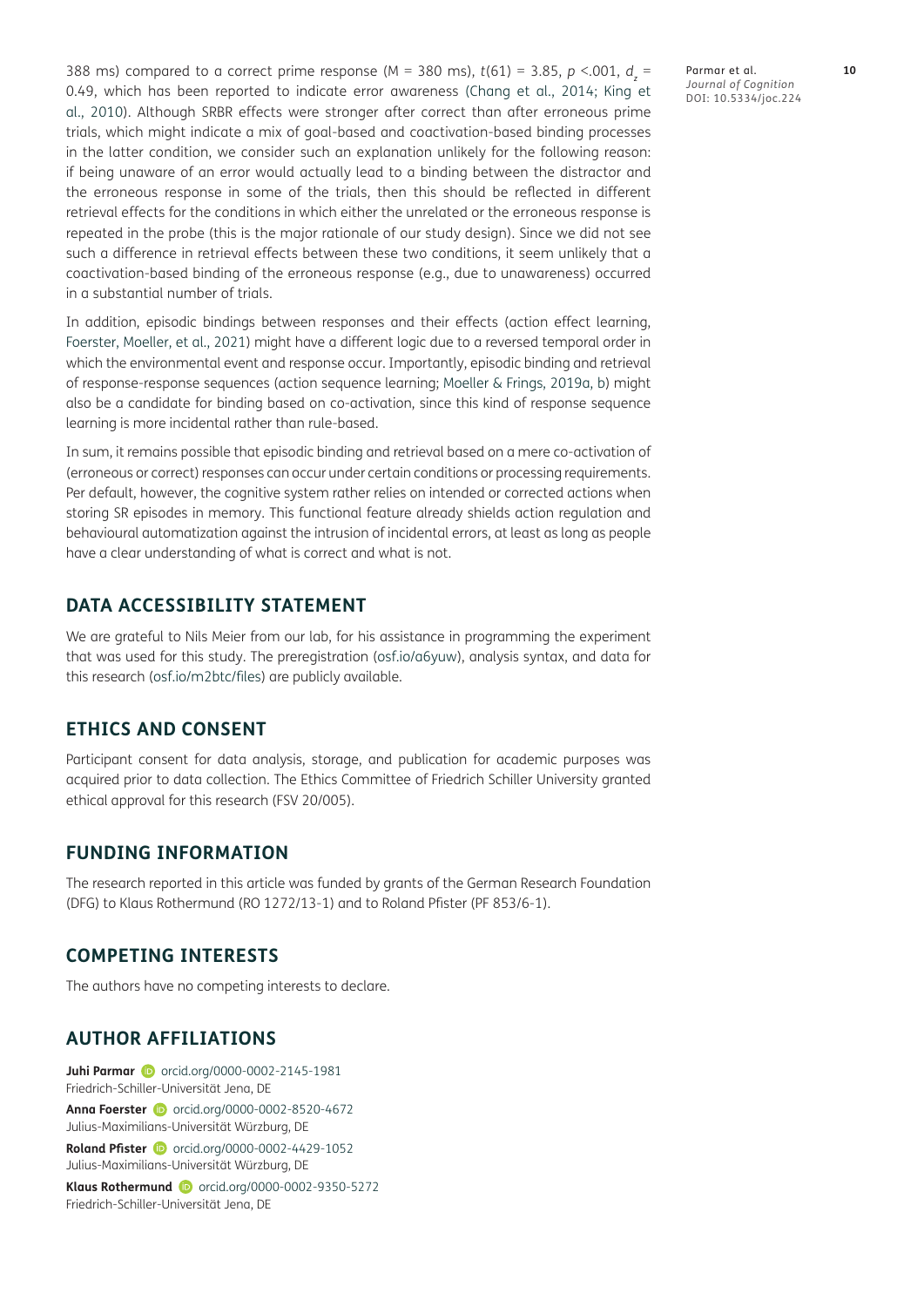# **REFERENCES**

- <span id="page-10-17"></span>**Chang, A., Chen, C.-C., Li, H.-H.,** & **Li, C.-S. R.** (2014). Event-related potentials for post-error and postconflict Slowing. *PLoS ONE, 9*(6), e99909. DOI: <https://doi.org/10.1371/journal.pone.0099909>
- <span id="page-10-5"></span>**Dell, G. S., Kelley, A. C., Bian, Y.,** & **Holmes, E. W.** (2019). Tuning the blueprint: How studies of implicit learning during speaking reveal the information processing components of the production system. *Language, Cognition and Neuroscience, 34*(9), 1246–1256. DOI:<https://doi.org/10.1080/23273798.2019.1613553>
- <span id="page-10-15"></span>**Faul, F., Erdfelder, E., Lang, A.-G.,** & **Buchner, A.** (2007). G\*Power 3: A flexible statistical power analysis program for the social, behavioral, and biomedical sciences. *Behavior Research Methods*, *39*(2), 175–191. DOI: <https://doi.org/10.3758/BF03193146>
- <span id="page-10-7"></span>**Foerster, A., Moeller, B., Huffman, G., Kunde, W., Frings, C.,** & **Pfister, R.** (2021). The human cognitive system corrects traces of error commission on the fly. *Journal of Experimental Psychology: General*. DOI:<https://doi.org/10.1037/xge0001139>
- <span id="page-10-8"></span>**Foerster, A., Rothermund, K., Parmar, J. J., Moeller, B., Frings, C.,** & **Pfister, R.** (2021). Goal-based binding of irrelevant stimulus features for action slips. *Experimental Psychology*, *68*(4), 206–213. DOI: [https://](https://doi.org/10.1027/1618-3169/a000525) [doi.org/10.1027/1618-3169/a000525](https://doi.org/10.1027/1618-3169/a000525)
- <span id="page-10-2"></span>**Frings, C., Hommel, B., Koch, I., Rothermund, K., Dignath, D., Giesen, C., Kiesel, A., Kunde, W., Mayr, S., Moeller, B., Möller, M., Pfister, R.,** & **Philipp, A.** (2020). Binding and Retrieval in Action Control (BRAC). *Trends in Cognitive Sciences*, *24*(5), 375–387. DOI:<https://doi.org/10.1016/j.tics.2020.02.004>
- <span id="page-10-10"></span>**Frings, C.,** & **Moeller, B.** (2010). Binding targets' responses to distractors' locations: Distractor response bindings in a location-priming task. *Attention, Perception & Psychophysics*, 72(8), 2176–2183. DOI: <https://doi.org/10.3758/APP.72.8.2176>
- <span id="page-10-14"></span>**Frings, C., Rothermund, K.,** & **Wentura, D.** (2007). Distractor repetitions retrieve previous responses to targets. *Quarterly Journal of Experimental Psychology*, *60*(10), 1367–1377. DOI: [https://doi.](https://doi.org/10.1080/17470210600955645) [org/10.1080/17470210600955645](https://doi.org/10.1080/17470210600955645)
- <span id="page-10-11"></span>**Giesen, C., Frings, C.,** & **Rothermund, K.** (2012). Differences in the strength of distractor inhibition do not affect distractor–response bindings. *Memory & Cognition, 40,* 373–387. DOI: [https://doi.org/10.3758/](https://doi.org/10.3758/s13421-011-0157-1) [s13421-011-0157-1](https://doi.org/10.3758/s13421-011-0157-1)
- <span id="page-10-12"></span>**Giesen, C.,** & **Rothermund, K.** (2014). Distractor repetitions retrieve previous responses and previous targets: Experimental dissociations of distractor–response and distractor–target bindings. *Journal of Experimental Psychology: Learning, Memory, and Cognition*, *40*(3), 645–659. DOI: [https://doi.](https://doi.org/10.1037/a0035278) [org/10.1037/a0035278](https://doi.org/10.1037/a0035278)
- <span id="page-10-9"></span>**Giesen, C., Scherdin, K.,** & **Rothermund, K.** (2017). Flexible goal imitation: Vicarious feedback influences stimulus-response binding by observation. *Learning & Behavior*, *45*(2), 147–156. DOI: [https://doi.](https://doi.org/10.3758/s13420-016-0250-1) [org/10.3758/s13420-016-0250-1](https://doi.org/10.3758/s13420-016-0250-1)
- <span id="page-10-3"></span>**Giesen, C. G., Schmidt, J. R.,** & **Rothermund, K.** (2020). The Law of Recency: An episodic stimulusresponse retrieval account of habit acquisition. *Frontiers in Psychology*, *10*, 2927. DOI: [https://doi.](https://doi.org/10.3389/fpsyg.2019.02927) [org/10.3389/fpsyg.2019.02927](https://doi.org/10.3389/fpsyg.2019.02927)
- <span id="page-10-4"></span>**Hommel, B.** (2005). How much attention does an event file need? *Journal of Experimental Psychology: Human Perception and Performance, 31(5),* 1067–1082. DOI:<https://doi.org/10.1037/0096-1523.31.5.1067>
- **Hommel, B., Müsseler, J., Aschersleben, G.,** & **Prinz, W.** (2001). The Theory of Event Coding (TEC): A framework for perception and action planning. *Behavioral and Brain Sciences*, *24*(5), 849–878. DOI: <https://doi.org/10.1017/S0140525X01000103>
- <span id="page-10-18"></span>**King, J. A., Korb, F. M., von Cramon, D. Y.,** & **Ullsperger, M.** (2010). Post-error behavioral adjustments are facilitated by activation and suppression of task-relevant and task-irrelevant information processing. *Journal of Neuroscience, 30*(38), 12759–12769. DOI: [https://doi.org/10.1523/](https://doi.org/10.1523/JNEUROSCI.3274-10.2010) [JNEUROSCI.3274-10.2010](https://doi.org/10.1523/JNEUROSCI.3274-10.2010)
- <span id="page-10-19"></span>**Moeller, B.,** & **Frings, C.** (2019a). From simple to complex actions: Response–response bindings as a new approach to action sequences. *Journal of Experimental Psychology: General*, *148*(1), 174–183. DOI: <https://doi.org/10.1037/xge0000483>
- <span id="page-10-20"></span>**Moeller, B.,** & **Frings, C.** (2019b). Response–response binding across effector-set switches. *Psychonomic Bulletin & Review*, *26*(6), 1974–1979. DOI: <https://doi.org/10.3758/s13423-019-01669-8>
- <span id="page-10-13"></span>**Moeller, B., Frings, C.,** & **Pfister, R.** (2016). The structure of distractor-response bindings: Conditions for configural and elemental integration. *Journal of Experimental Psychology*: *Human Perception and Performance, 42*(4), 464–479. DOI:<https://doi.org/10.1037/xhp0000158>
- <span id="page-10-16"></span>**Pfister, R.** (2021). Variability of Bayes Factor estimates in Bayesian analysis of variance. *The Quantitative Methods for Psychology*, *17*(1), 40–45. DOI: <https://doi.org/10.20982/tqmp.17.1.p042>
- <span id="page-10-1"></span>**Rothermund, K., Wentura, D.,** & **De Houwer, J.** (2005). Retrieval of incidental stimulus-response associations as a source of negative priming. *Journal of Experimental Psychology: Learning, Memory, and Cognition*, *31*(3), 482–495. DOI: <https://doi.org/10.1037/0278-7393.31.3.482>
- <span id="page-10-6"></span>**Smalle, E. H. M., Muylle, M., Duyck, W.,** & **Szmalec, A.** (2021). Less is more: Depleting cognitive resources enhances language learning abilities in adults. *Journal of Experimental Psychology: General.* DOI: <https://doi.org/10.1037/xge0001058>
- <span id="page-10-0"></span>**Wood, W.,** & **Rünger, D.** (2016). Psychology of habit. *Annual Review of Psychology*, *67*(1), 289–314. DOI: <https://doi.org/10.1146/annurev-psych-122414-033417>

Parmar et al. **11** *Journal of Cognition* DOI: 10.5334/joc.224